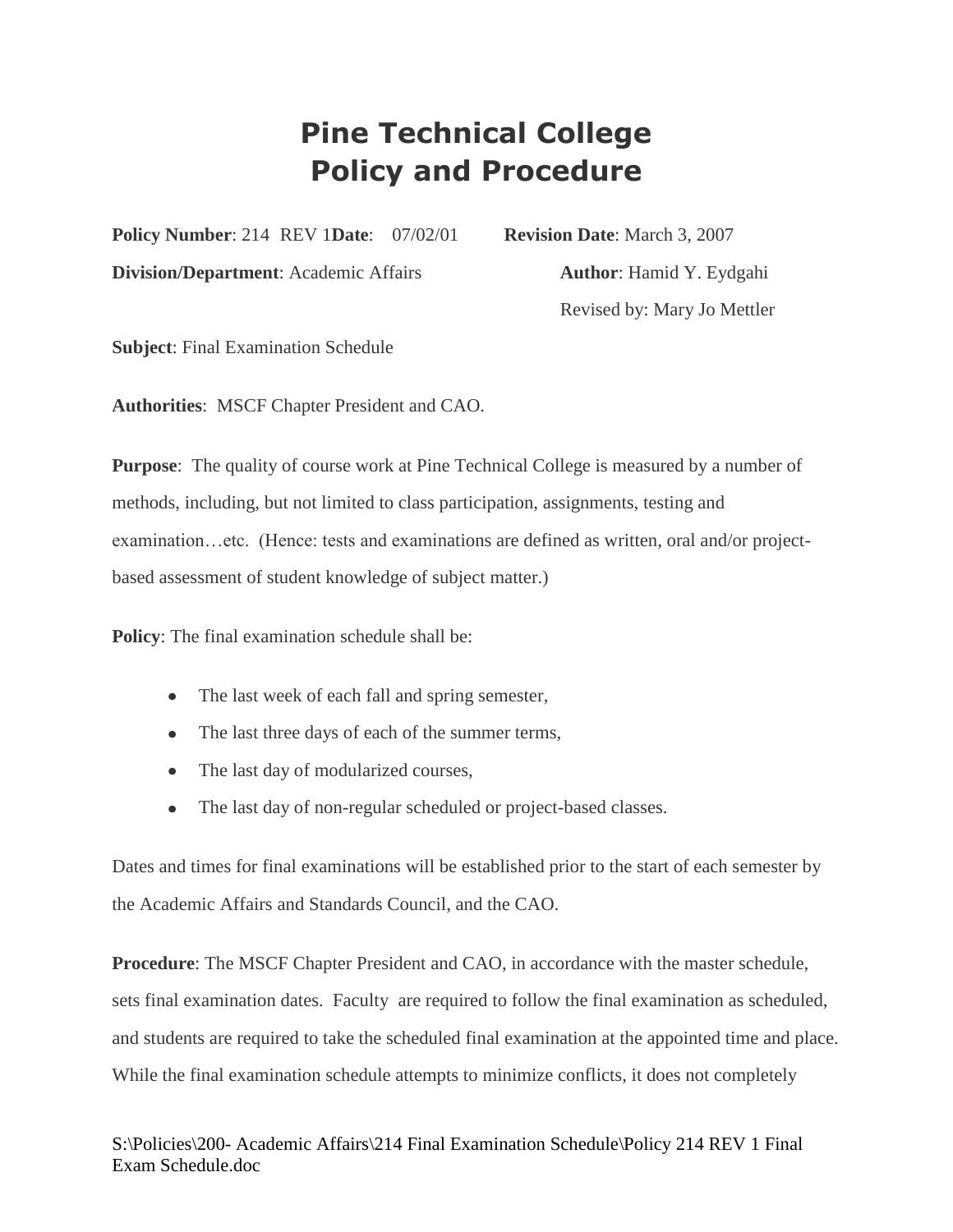eliminate the possibility of examination conflicts. When examination conflicts occur, students should consult with their instructors in advance to work out an alternative date and time for the exam. . Any student scheduled for more than three examinations in a single day may petition the CAO to have one exam postponed.

Only faculty of the class, in which the students are enrolled, and only under extenuating circumstances, grants exceptions to the examination schedule. Examples of extenuating circumstances include:

- Death in the immediate family;
- Documented medical emergency demanding immediate attention;
- Final examination conflict.

The final exam will be designed by faculty and is weighted as outlined in the course syllabus and outline.

**Responsibilities**: It is the responsibility of the Dean Academic Affairs, with consultation from faculty and Student Affairs, for development of the annual final examination schedule.

**Dissemination**: It is the responsibility of the division chairs, faculty and student affairs to insure an orderly process for implementation and dissemination of this policy. The final examination dates will also be included in the official Pine Technical College academic calendar.

Reviewed by Executive Cabinet: 07/02/01 Reviewed by Faculty Senate: 08/16/01 Reviewed by: Leadership Team 07/09/01 Approved: 08/16/01

Revision Reviewed by Leadership Team: 03/19/07